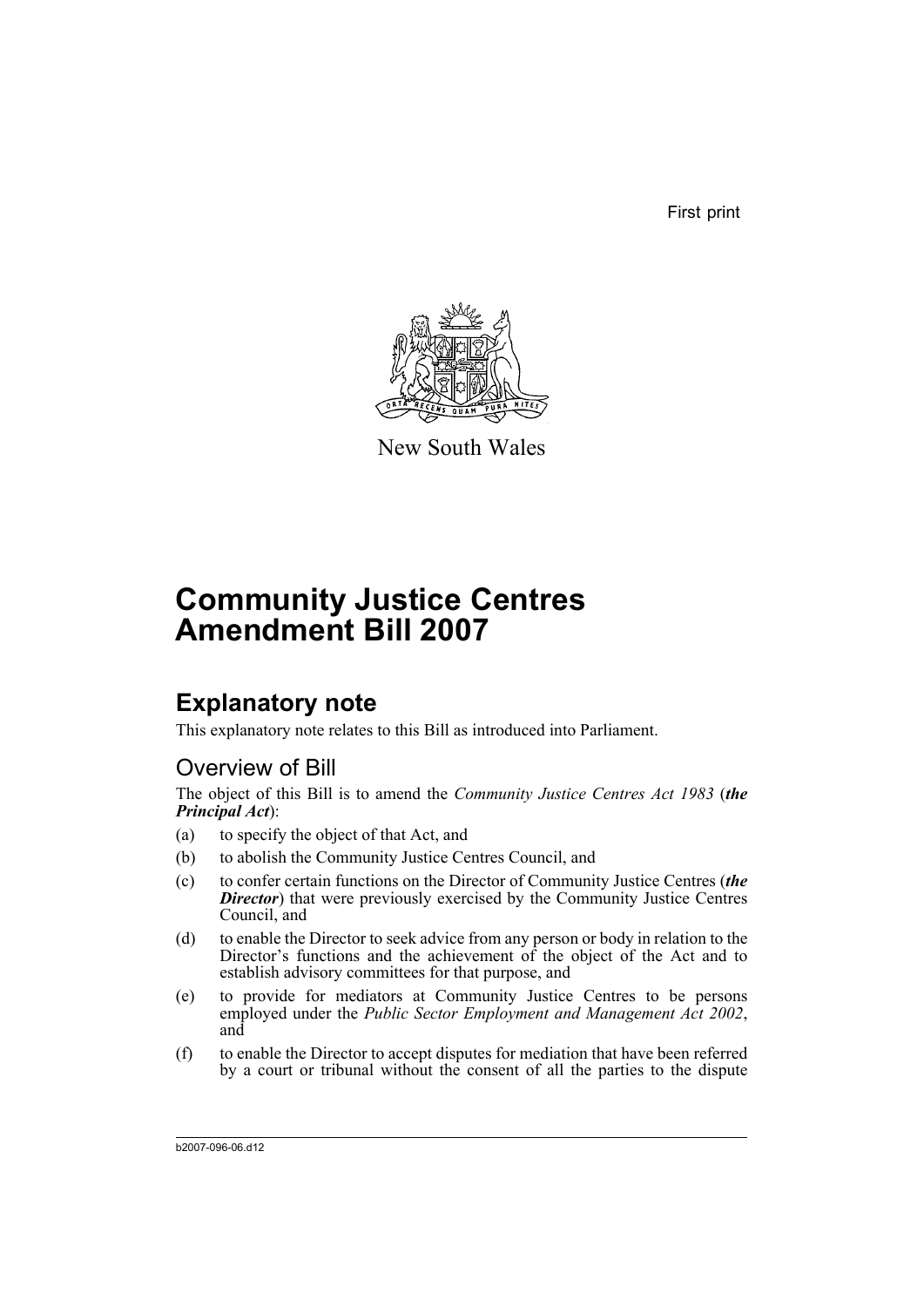Explanatory note

(currently, only voluntary mediation is undertaken by Community Justice Centres), and

- (g) to require mediators under the Principal Act to report to the Director-General of the Department of Community Services information obtained during the exercise of their mediation functions about children at risk of harm, and
- (h) to alter the requirements as to who must consent to the admission in evidence in proceedings of certain privileged information and documents arising from a mediation session.

The Bill also makes other amendments to the Principal Act of a minor or consequential nature or for the purposes of statute law revision.

The Bill also amends other Acts and a Regulation consequentially.

## Outline of provisions

**Clause 1** sets out the name (also called the short title) of the proposed Act.

**Clause 2** provides for the commencement of the proposed Act.

**Clause 3** is a formal provision that gives effect to the amendments to the *Community Justice Centres Act 1983* set out in Schedule 1.

**Clause 4** is a formal provision that gives effect to the amendments to the Acts and Regulation set out in Schedule 2.

**Clause 5** provides for the repeal of the proposed Act after all the amendments made by the proposed Act have commenced. Once the amendments have commenced the proposed Act will be spent and section 30 of the *Interpretation Act 1987* provides that the repeal of an amending Act does not affect the amendments made by that Act.

## **Schedule 1 Amendment of Community Justice Centres Act 1983**

### **Object of Act**

**Schedule 1 [1]** inserts proposed section 3 into the Principal Act which sets out the object of that Act. The object of the Principal Act is to provide for the establishment and operation of Community Justice Centres to provide dispute resolution and conflict management services, including the mediation of disputes. Community Justice Centres will also provide for the training of mediators and will undertake various other measures for the promotion and development of alternative dispute resolution. **Schedule 1 [11]** makes a consequential amendment.

### **Abolition of Community Justice Centres Council and role of Director**

**Schedule 1 [5] and [35]** omit provisions of the Principal Act that relate to the establishment and functions of the Community Justice Centres Council. **Schedule 1 [2], [6], [24], [28], [29], [31] and [33]** make consequential amendments.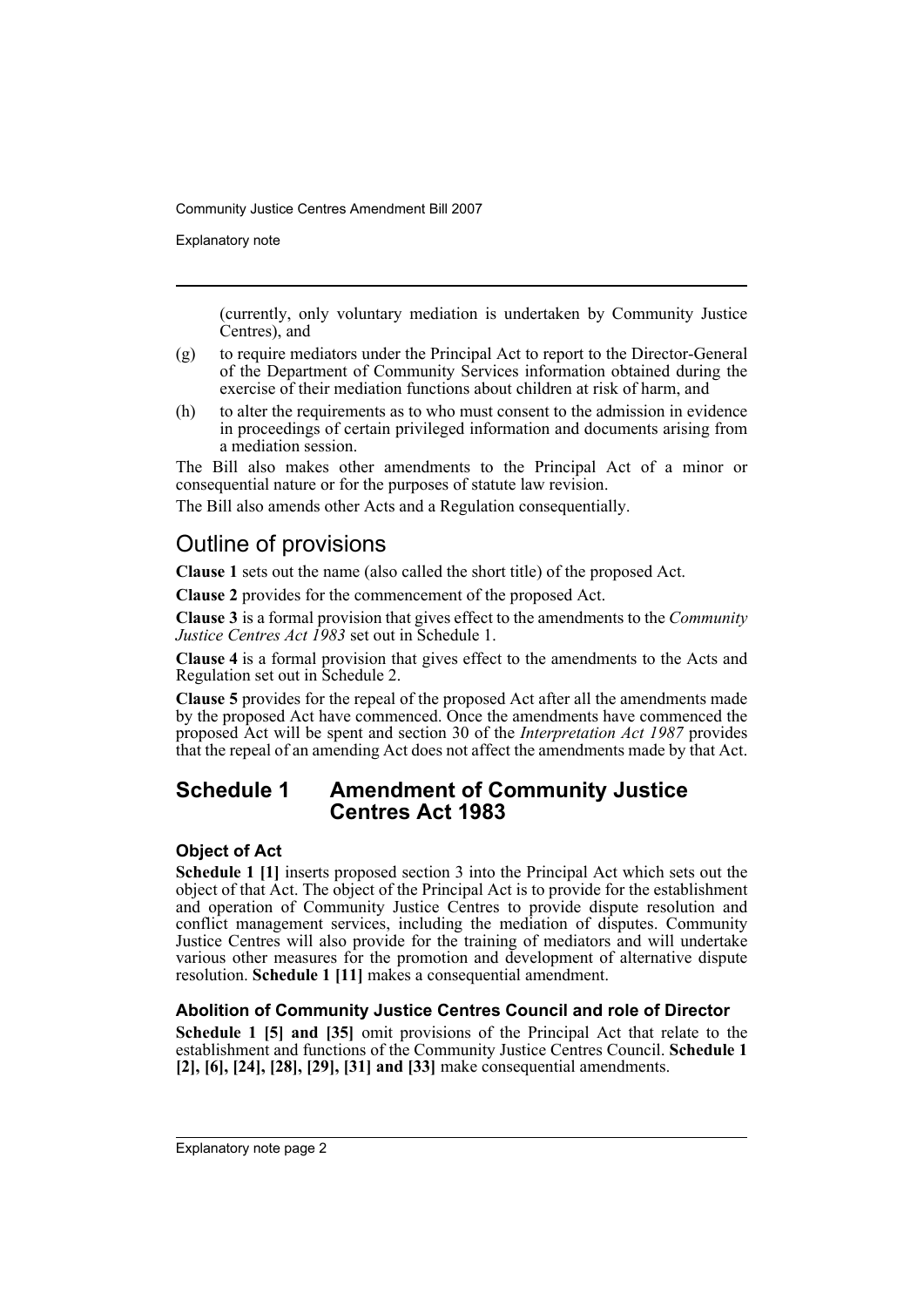Explanatory note

**Schedule 1 [10]** enables the Director to seek advice from other persons and bodies in relation to the carrying out of the Director's functions and the achievement of the object of the Act. The Director may also establish advisory committees for that purpose.

Currently, the Director is subject to policy guidelines and directions of the Community Justice Centres Council in the exercise of certain functions of the Director. **Schedule 1 [13], [19] and [21]** amend the Principal Act so as to remove those restrictions.

**Schedule 1 [16]** amends section 19 of the Principal Act so as to confer on the Director the function (currently exercised by the Community Justice Centres Council) of giving consent to the use of certain titles by organisations that are not Community Justice Centres. **Schedule 1 [22]** amends section 22 of the Principal Act so as to confer on the Director the power (currently exercised by the Community Justice Centres Council) to determine that specified classes of disputes may or may not be the subject of mediation under the Principal Act.

#### **Mediators and staff of Community Justice Centres**

**Schedule 1 [7]** omits section 11 of the Principal Act which currently provides for the accreditation of mediators by the Minister. **Schedule 1 [8]** substitutes section 12 of the Principal Act to provide that mediators are to be employed under the *Public Sector Employment and Management Act 2002*. **Schedule 1 [4], [17], [18] and [33]** make consequential amendments.

**Schedule 1 [32]** inserts proposed section 29A into the Principal Act to impose a duty on a mediator to make a report to the Director-General of the Department of Community Services if the mediator forms a suspicion on reasonable grounds arising in the course of the mediator's mediation work that a child is at risk of harm. **Schedule 1 [30]** makes a consequential amendment.

#### **Mandatory mediation referred by court or tribunal**

**Schedule 1 [20]** inserts proposed section 20A into the Principal Act to enable the Director to accept disputes for mediation under the Principal Act that are referred by a court or tribunal to Community Justice Centres for mediation without the consent of the parties to the dispute.

Currently, section 23 of the Principal Act requires attendance at mediation to be voluntary. Several courts and tribunals have power to refer disputes for mediation without the consent of the parties and it is the duty of the parties to attend. The proposed section provides that even though such a dispute has been accepted by the Director for mediation, a party to the dispute can withdraw from a mediation session. The proposed section also preserves in relation to mandatory mediation referred by a court or tribunal, the Director's power under section 24 of the Principal Act to decline to accept a dispute for mediation or to terminate a mediation session.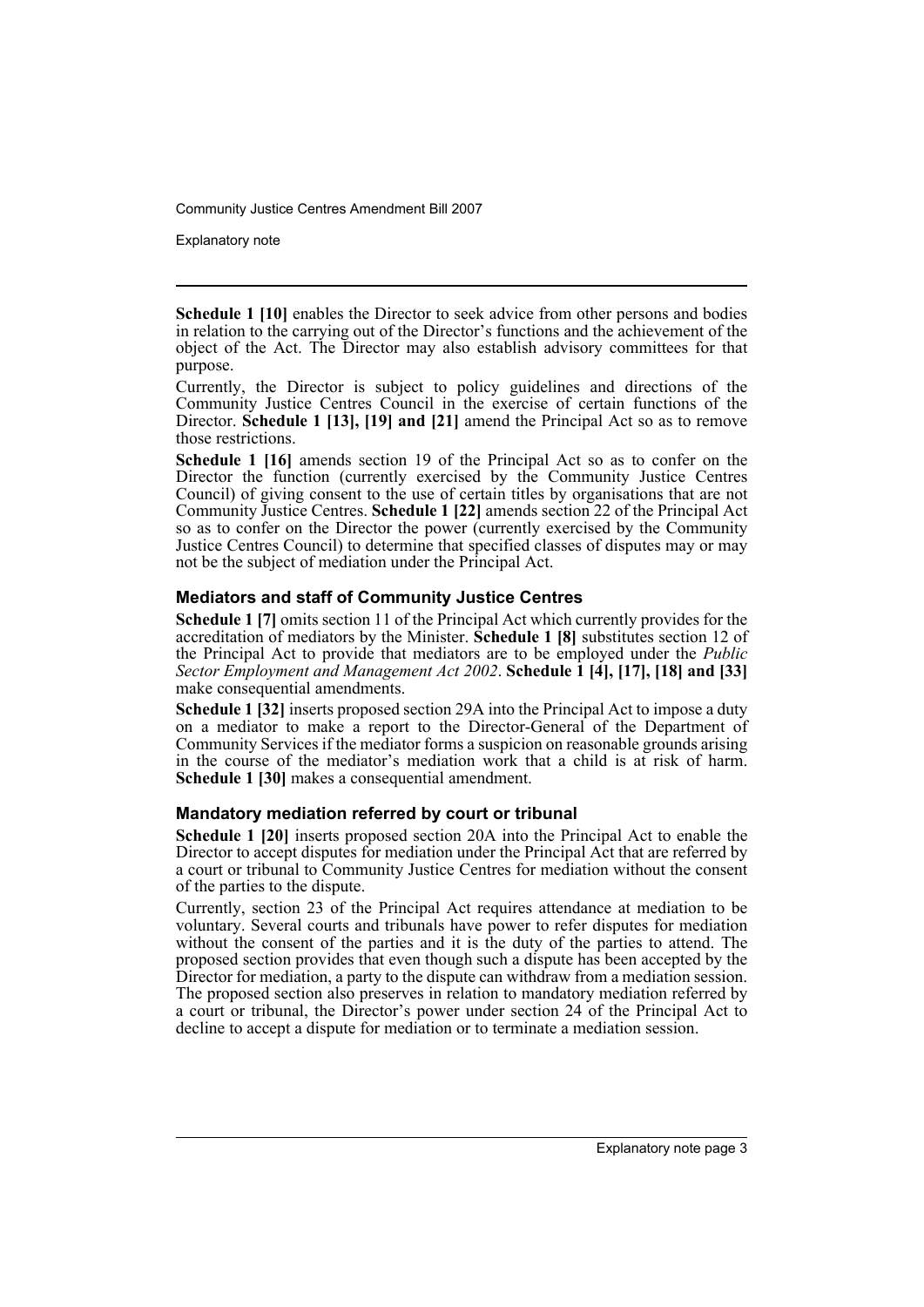Explanatory note

#### **Privileged information and documents**

Currently, section 28 of the Principal Act provides that evidence of anything said or admissions made in a mediation session under that Act and documents prepared for the purposes of or in the course of a mediation session are not admissible in proceedings before any court, tribunal or body except in specified circumstances. One such circumstance is where the persons in attendance at, or named during, the mediation session and, in the case of a document, all persons named in the document, consent to its admission.

**Schedule 1 [27]** amends section 28 of the Principal Act to enable such evidence or documents to be admissible in proceedings where the consent of the persons in attendance at the mediation session concerned has been given.

#### **Other consequential or minor amendments and amendments by way of statute law revision**

**Schedule 1 [2], [9], [25] and [26]** amend the Principal Act to omit unnecessary references to the Deputy Director.

**Schedule 1 [3] and [15]** amend the Principal Act so as to update references to repealed legislation and the Department of Courts Administration, which no longer exists.

**Schedule 1 [12]** amends section 15 of the Principal Act to remove the requirement for the determinations of the Governor as to the establishment of Community Justice Centres to be published in the Gazette.

**Schedule 1 [14]** omits section 17 of the Principal Act. Currently, the section contains requirements relating to the keeping and disposal of records of the activities of Community Justice Centres for the purposes of making evaluations under section 26 of the Principal Act. The disposal of those records is now governed by the *State Records Act 1998*. **Schedule 1 [23]** transfers the obligation to keep those records to section 26 of the Principal Act.

**Schedule 1 [34]** inserts proposed section 31 into the Principal Act which contains a power for the Governor to make regulations for the purposes of the Principal Act.

**Schedule 1 [36]–[39]** amend Schedule 4 to the Principal Act to enable savings and transitional regulations to be made as a consequence of the enactment of the proposed Act. The amendments also formally abolish the Community Justice Centres Council and provide for mediators who are currently accredited under the Principal Act to continue as mediators for their current term of accreditation.

### **Schedule 2 Amendment of other Acts and Regulation**

**Schedule 2** makes consequential amendments to other Acts and a Regulation.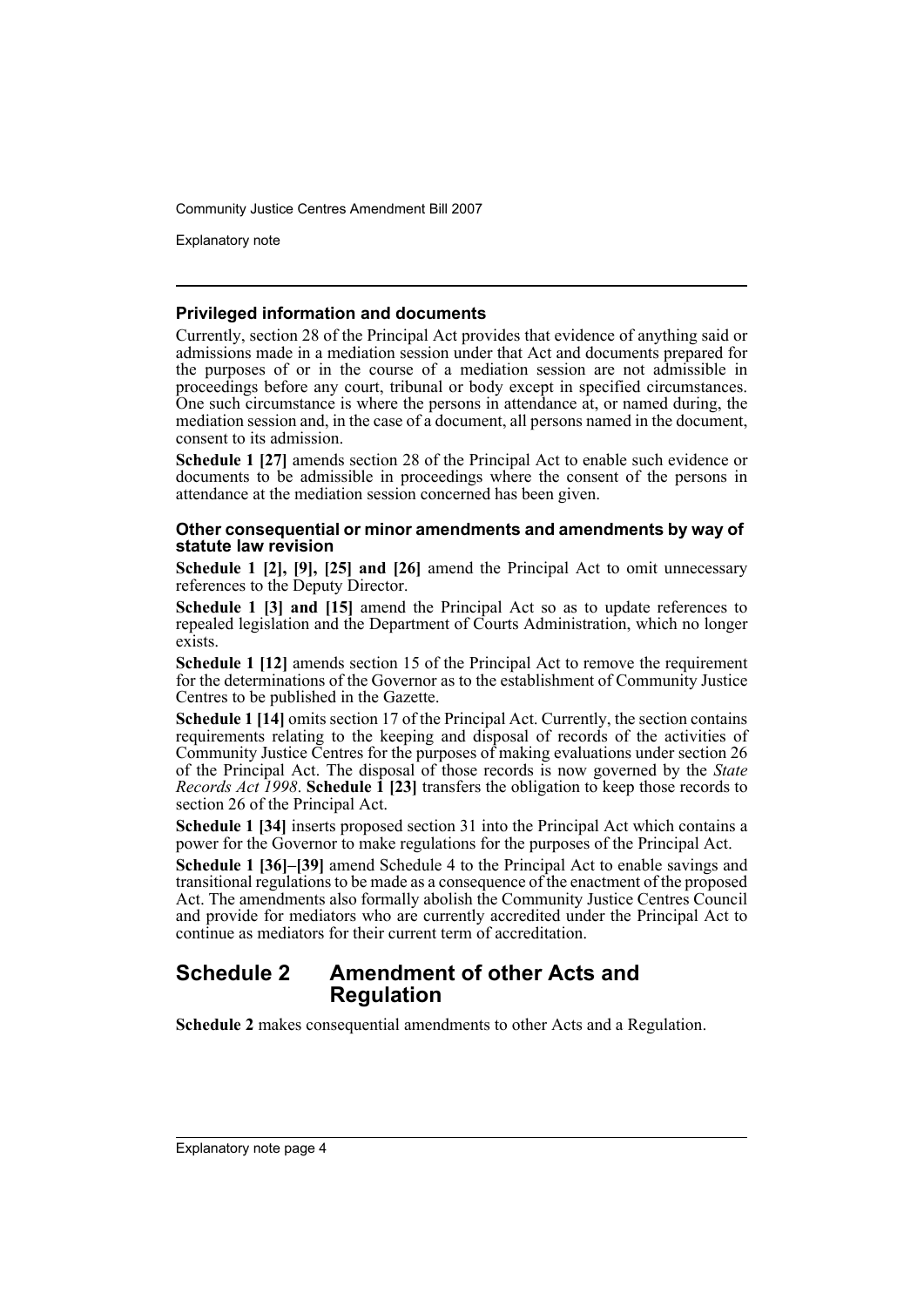First print



New South Wales

# **Community Justice Centres Amendment Bill 2007**

## **Contents**

|            |                                                          | Page |
|------------|----------------------------------------------------------|------|
|            | Name of Act                                              |      |
|            | Commencement                                             |      |
| 3          | Amendment of Community Justice Centres Act 1983 No 127 2 |      |
| 4          | Amendment of other Acts and Regulation                   |      |
| 5          | Repeal of Act                                            |      |
| Schedule 1 | Amendment of Community Justice Centres Act 1983          |      |
| Schedule 2 | Amendment of other Acts and Regulation                   |      |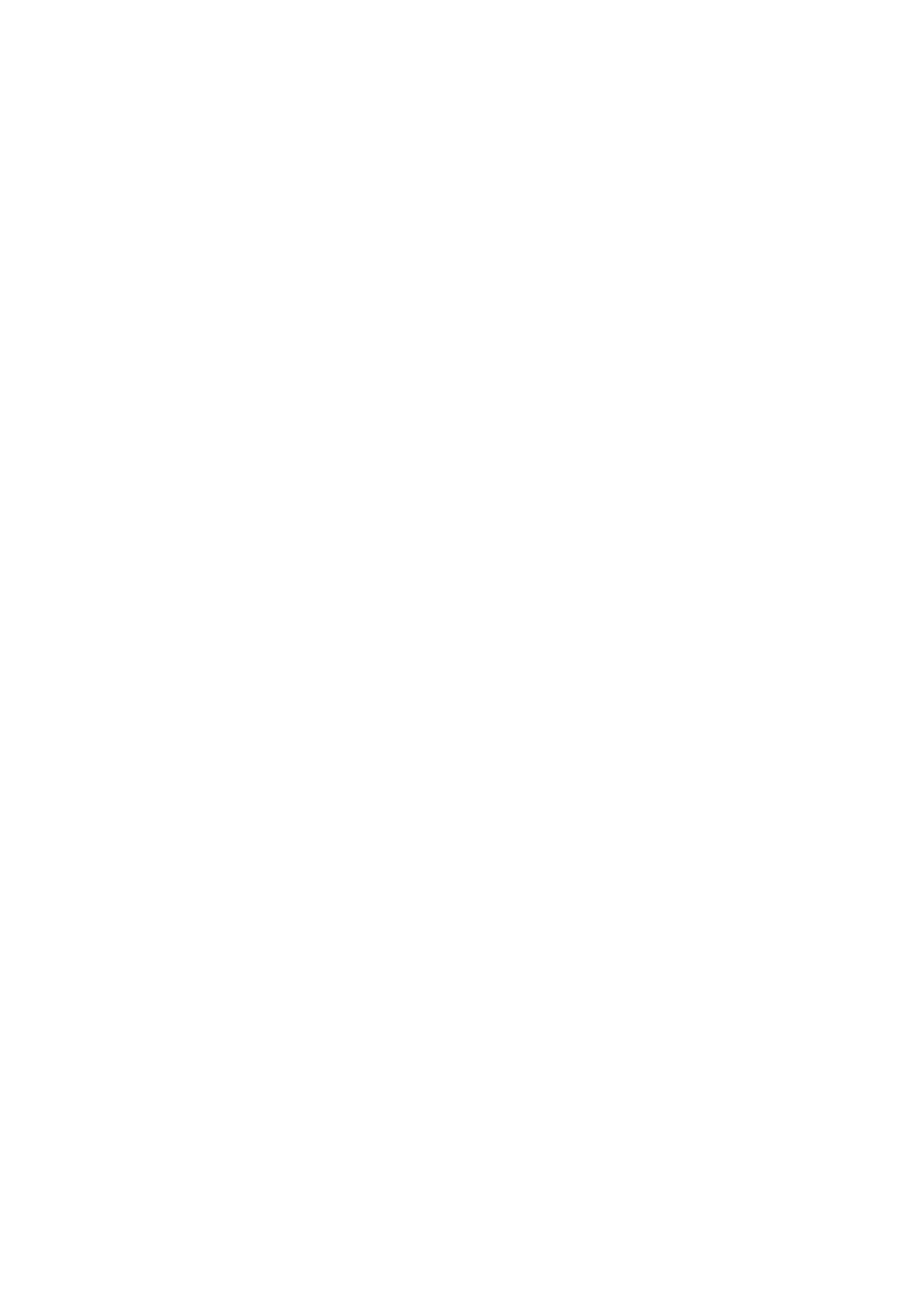

New South Wales

# **Community Justice Centres Amendment Bill 2007**

No , 2007

## **A Bill for**

An Act to amend the *Community Justice Centres Act 1983* with respect to the staff and administration of Community Justice Centres, the abolition of the Community Justice Centres Council and the conduct of certain mandatory mediation; and for other purposes.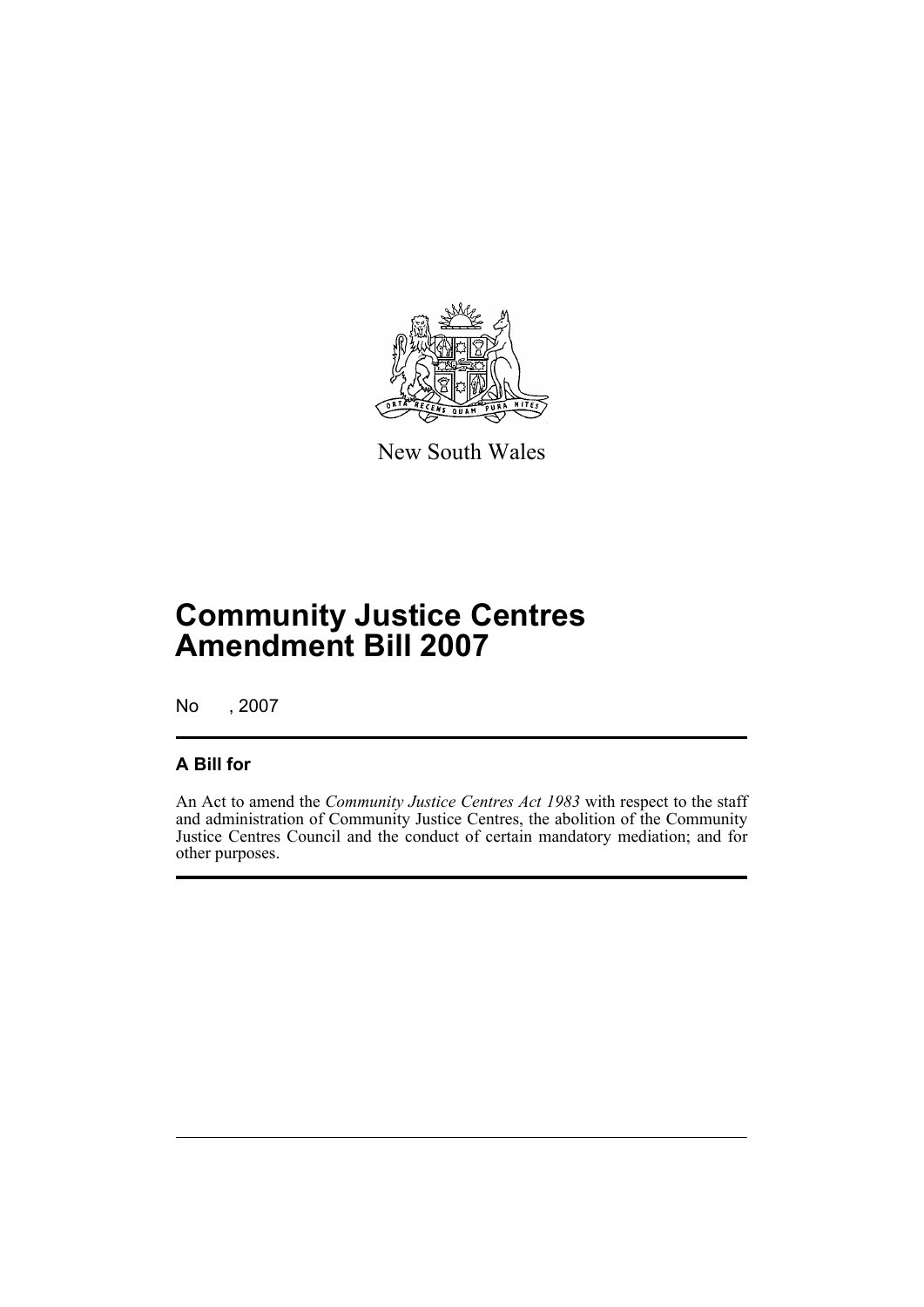<span id="page-7-4"></span><span id="page-7-3"></span><span id="page-7-2"></span><span id="page-7-1"></span><span id="page-7-0"></span>

|              |                    | The Legislature of New South Wales enacts:                                                                                                                | 1                        |  |  |  |  |
|--------------|--------------------|-----------------------------------------------------------------------------------------------------------------------------------------------------------|--------------------------|--|--|--|--|
| 1            | <b>Name of Act</b> |                                                                                                                                                           |                          |  |  |  |  |
|              |                    | This Act is the <i>Community Justice Centres Amendment Act 2007</i> .                                                                                     | 3                        |  |  |  |  |
| $\mathbf{2}$ |                    | Commencement                                                                                                                                              | $\overline{4}$           |  |  |  |  |
|              | (1)                | Except as provided by subsection $(2)$ , this Act commences on the date<br>of assent.                                                                     | 5<br>6                   |  |  |  |  |
|              | (2)                | Schedule 1 [4], [7], [8], [17], [18], [20], [30], [32] and [33] and<br>Schedule 2.1 and 2.2 commence on a day or days to be appointed by<br>proclamation. | $\overline{7}$<br>8<br>9 |  |  |  |  |
| 3            |                    | Amendment of Community Justice Centres Act 1983 No 127                                                                                                    | 10                       |  |  |  |  |
|              |                    | The <i>Community Justice Centres Act 1983</i> is amended as set out in<br>Schedule 1.                                                                     | 11<br>12                 |  |  |  |  |
| 4            |                    | <b>Amendment of other Acts and Regulation</b>                                                                                                             | 13                       |  |  |  |  |
|              |                    | Each Act and Regulation specified in Schedule 2 is amended as set out<br>in that Schedule.                                                                | 14<br>15                 |  |  |  |  |
| 5            |                    | <b>Repeal of Act</b>                                                                                                                                      | 16                       |  |  |  |  |
|              | (1)                | This Act is repealed on the day following the day on which all of the<br>provisions of this Act have commenced.                                           | 17<br>18                 |  |  |  |  |
|              | (2)                | The repeal of this Act does not, because of the operation of section 30<br>of the Interpretation Act 1987, affect any amendment made by this Act.         | 19<br>20                 |  |  |  |  |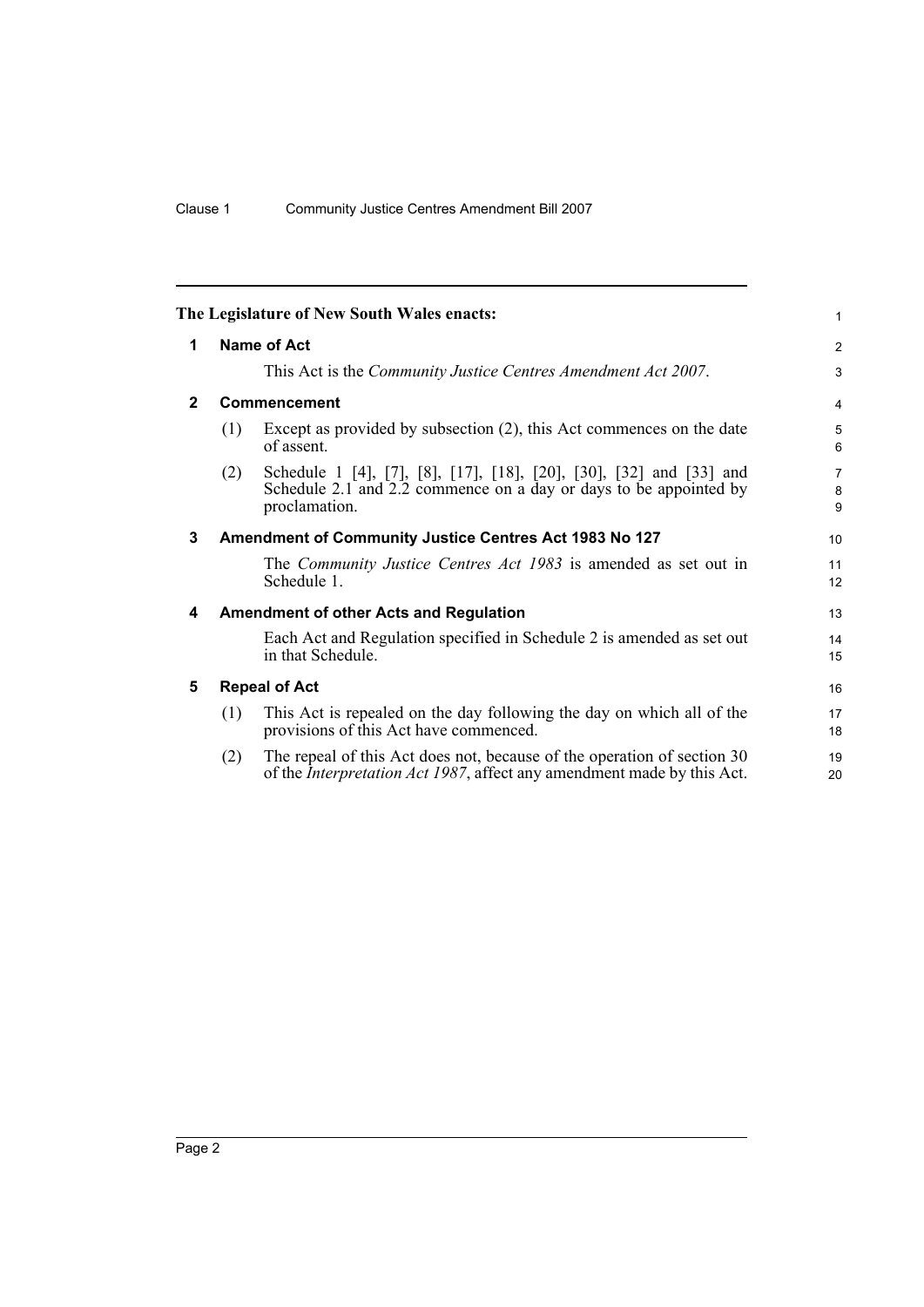Amendment of Community Justice Centres Act 1983 Schedule 1

<span id="page-8-0"></span>

| <b>Schedule 1</b> |                              |                      | <b>Amendment of Community Justice</b><br><b>Centres Act 1983</b>                                                                                                                                                                                                                     | 1<br>$\overline{c}$        |
|-------------------|------------------------------|----------------------|--------------------------------------------------------------------------------------------------------------------------------------------------------------------------------------------------------------------------------------------------------------------------------------|----------------------------|
|                   |                              |                      | (Section 3)                                                                                                                                                                                                                                                                          | 3                          |
| [1]               | <b>Section 3</b>             |                      |                                                                                                                                                                                                                                                                                      | 4                          |
|                   | Insert after section 2:      |                      |                                                                                                                                                                                                                                                                                      | 5                          |
|                   | 3                            | <b>Object of Act</b> |                                                                                                                                                                                                                                                                                      | 6                          |
|                   |                              |                      | The object of this Act is to provide for the establishment and<br>operation of Community Justice Centres for the purpose of:                                                                                                                                                         | 7<br>8                     |
|                   |                              | (a)                  | providing dispute resolution and conflict management<br>services, including the mediation of disputes, and                                                                                                                                                                           | 9<br>10                    |
|                   |                              | (b)                  | training persons to be mediators, and                                                                                                                                                                                                                                                | 11                         |
|                   |                              | (c)                  | promoting alternative dispute resolution, and                                                                                                                                                                                                                                        | 12                         |
|                   |                              | (d)                  | contributing to the development of alternative dispute<br>resolution in New South Wales by entering into<br>connections and partnerships with the legal profession,<br>courts, tribunals, the academic sector and other providers<br>of alternative dispute resolution services, and | 13<br>14<br>15<br>16<br>17 |
|                   |                              | (e)                  | undertaking other matters incidental to the provision of<br>dispute resolution and conflict management services.                                                                                                                                                                     | 18<br>19                   |
| [2]               | <b>Section 4 Definitions</b> |                      |                                                                                                                                                                                                                                                                                      | 20                         |
|                   | (1).                         |                      | Omit the definitions of <i>Council</i> , <i>Deputy Director</i> and <i>member</i> from section 4                                                                                                                                                                                     | 21<br>22                   |
| [3]               |                              |                      | Section 4 (1), definition of "Director"                                                                                                                                                                                                                                              | 23                         |
|                   |                              |                      | Omit the definition. Insert instead:                                                                                                                                                                                                                                                 | 24                         |
|                   |                              |                      | <b>Director</b> means the person holding the office of the Director of<br>Community Justice Centres under Chapter 1A of the <i>Public</i><br>Sector Employment and Management Act 2002.                                                                                              | 25<br>26<br>27             |
| [4]               |                              |                      | Section 4 (1), definition of "mediator"                                                                                                                                                                                                                                              | 28                         |
|                   |                              |                      | Omit paragraph (b) of the definition. Insert instead:                                                                                                                                                                                                                                | 29                         |
|                   |                              |                      | (b) a person employed under Chapter 1A of the <i>Public Sector</i><br><i>Employment and Management Act 2002</i> as a mediator for<br>Community Justice Centres.                                                                                                                      | 30<br>31<br>32             |
| [5]               |                              |                      | Part 2, Division 1 The Council                                                                                                                                                                                                                                                       | 33                         |
|                   | Omit the Division.           |                      |                                                                                                                                                                                                                                                                                      | 34                         |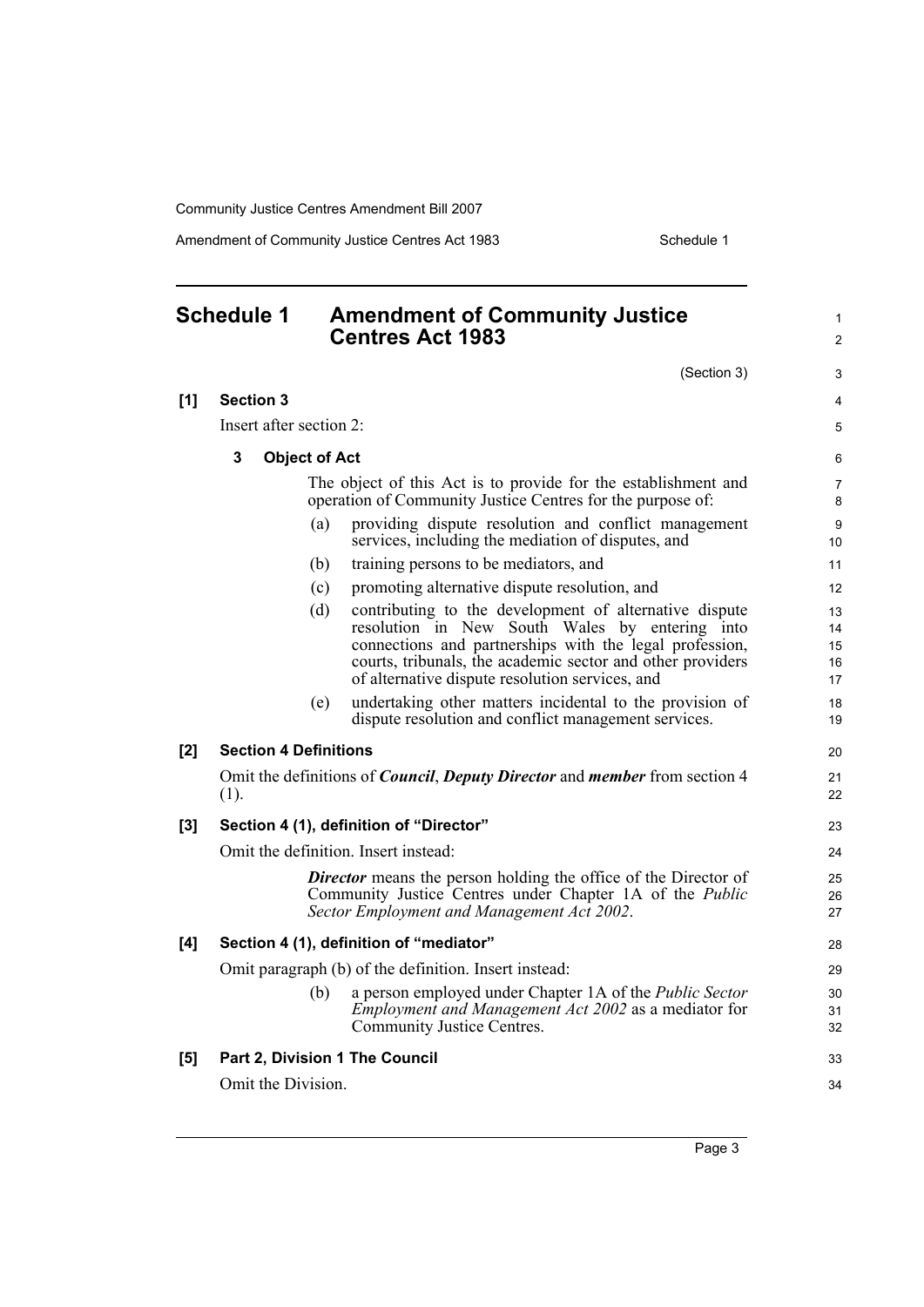Schedule 1 Amendment of Community Justice Centres Act 1983

| [6]    |                                                                                                                                           | Omit the section.  | <b>Section 10 Director</b>                                                                                                                                                                                                                        | $\mathbf{1}$<br>2    |  |  |  |  |
|--------|-------------------------------------------------------------------------------------------------------------------------------------------|--------------------|---------------------------------------------------------------------------------------------------------------------------------------------------------------------------------------------------------------------------------------------------|----------------------|--|--|--|--|
|        |                                                                                                                                           |                    |                                                                                                                                                                                                                                                   | 3                    |  |  |  |  |
| [7]    | <b>Section 11</b>                                                                                                                         |                    |                                                                                                                                                                                                                                                   |                      |  |  |  |  |
|        | Omit the section.                                                                                                                         |                    |                                                                                                                                                                                                                                                   |                      |  |  |  |  |
| [8]    | <b>Section 12</b>                                                                                                                         |                    |                                                                                                                                                                                                                                                   |                      |  |  |  |  |
|        |                                                                                                                                           |                    | Omit the section. Insert instead:                                                                                                                                                                                                                 | 6                    |  |  |  |  |
|        | 12                                                                                                                                        | <b>Staff</b>       |                                                                                                                                                                                                                                                   | $\overline{7}$       |  |  |  |  |
|        |                                                                                                                                           |                    | The Director and the staff of Community Justice Centres<br>(including mediators) are to be employed under and in<br>accordance with Chapter 1A of the Public Sector Employment<br>and Management Act 2002.                                        | 8<br>9<br>10<br>11   |  |  |  |  |
| [9]    |                                                                                                                                           |                    | <b>Section 13 Delegation by Director</b>                                                                                                                                                                                                          | 12                   |  |  |  |  |
|        |                                                                                                                                           |                    | Omit "the Deputy Director or" from section 13 (1).                                                                                                                                                                                                | 13                   |  |  |  |  |
| $[10]$ |                                                                                                                                           | <b>Section 13A</b> |                                                                                                                                                                                                                                                   | 14                   |  |  |  |  |
|        |                                                                                                                                           |                    | Insert after section 13:                                                                                                                                                                                                                          | 15                   |  |  |  |  |
|        | 13A                                                                                                                                       |                    | Director may seek advice relating to Director's functions and<br>object of Act                                                                                                                                                                    | 16<br>17             |  |  |  |  |
|        |                                                                                                                                           | (1)                | The Director may consult any other person or body the Director<br>considers appropriate in relation to the carrying out of the<br>Director's functions under this Act and the achievement of the<br>object of this Act.                           | 18<br>19<br>20<br>21 |  |  |  |  |
|        |                                                                                                                                           | (2)                | Without limiting subsection (1), the Director may establish<br>advisory committees to give advice in relation to the exercise of<br>the Director's functions under this Act and the achievement of<br>the object of this Act.                     | 22<br>23<br>24<br>25 |  |  |  |  |
|        | Any or all of the members of an advisory committee may be<br>(3)<br>persons who are not members of staff of Community Justice<br>Centres. |                    |                                                                                                                                                                                                                                                   |                      |  |  |  |  |
|        |                                                                                                                                           | (4)                | The procedure for the calling of meetings of an advisory<br>committee established by the Director and for the conduct of<br>business at those meetings is to be as determined by the<br>committee (subject to any determination of the Director). | 29<br>30<br>31<br>32 |  |  |  |  |
|        |                                                                                                                                           | (5)                | The Minister may determine the remuneration (if any) and the<br>term of office of members of an advisory committee established<br>under this section.                                                                                             | 33<br>34<br>35       |  |  |  |  |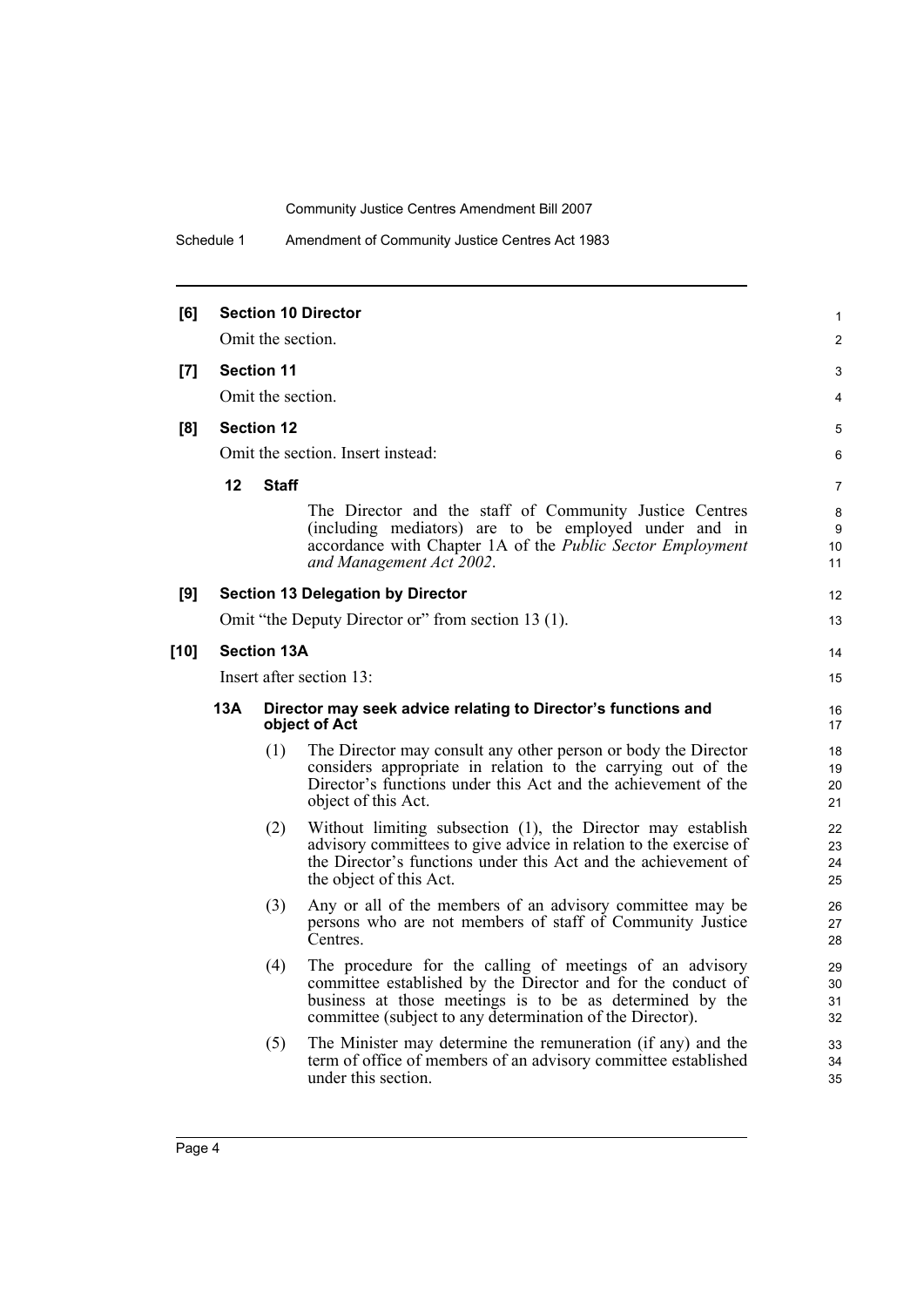| Amendment of Community Justice Centres Act 1983 | Schedule 1 |
|-------------------------------------------------|------------|
|-------------------------------------------------|------------|

| $[11]$ | <b>Section 14 Establishment of Community Justice Centres</b>                                                           | 1        |
|--------|------------------------------------------------------------------------------------------------------------------------|----------|
|        | Omit "providing mediation services".                                                                                   | 2        |
|        | Insert instead "achieving the purposes referred to in section 3 (a)–(e)".                                              | 3        |
| $[12]$ | <b>Section 15 Premises of Community Justice Centres</b>                                                                | 4        |
|        | Omit "published in the Gazette".                                                                                       | 5        |
| $[13]$ | Section 16 Place of operation of Community Justice Centres                                                             | 6        |
|        | Omit ", subject to the policy guidelines determined by, and any directions of,<br>the Council," from section $16(2)$ . | 7<br>8   |
| $[14]$ | <b>Section 17 Records</b>                                                                                              | 9        |
|        | Omit the section.                                                                                                      | 10       |
| $[15]$ | <b>Section 18</b>                                                                                                      | 11       |
|        | Omit the section. Insert instead:                                                                                      | 12       |
|        | 18<br><b>Centres to be part of Attorney General's Department</b>                                                       | 13       |
|        | Community Justice Centres are taken for all purposes to form<br>part of the Attorney General's Department.             | 14<br>15 |
| $[16]$ | Section 19 Use of certain words or letters                                                                             | 16       |
|        | Omit "Council" from section 19 (1) (b). Insert instead "Director".                                                     | 17       |
| $[17]$ | Section 19 (1A)                                                                                                        | 18       |
|        | Omit "person holding a current accreditation as a mediator under section 11".                                          | 19       |
|        | Insert instead "mediator".                                                                                             | 20       |
| $[18]$ | Section 19 (1A)                                                                                                        | 21       |
|        | Omit "holds a current accreditation as a mediator".                                                                    | 22       |
|        | Insert instead "is a mediator".                                                                                        | 23       |
| $[19]$ | Section 20 Provision of mediation services generally                                                                   | 24       |
|        | Omit ", subject to the policy guidelines determined by, and any directions of,<br>the Council," from section $20(1)$ . | 25<br>26 |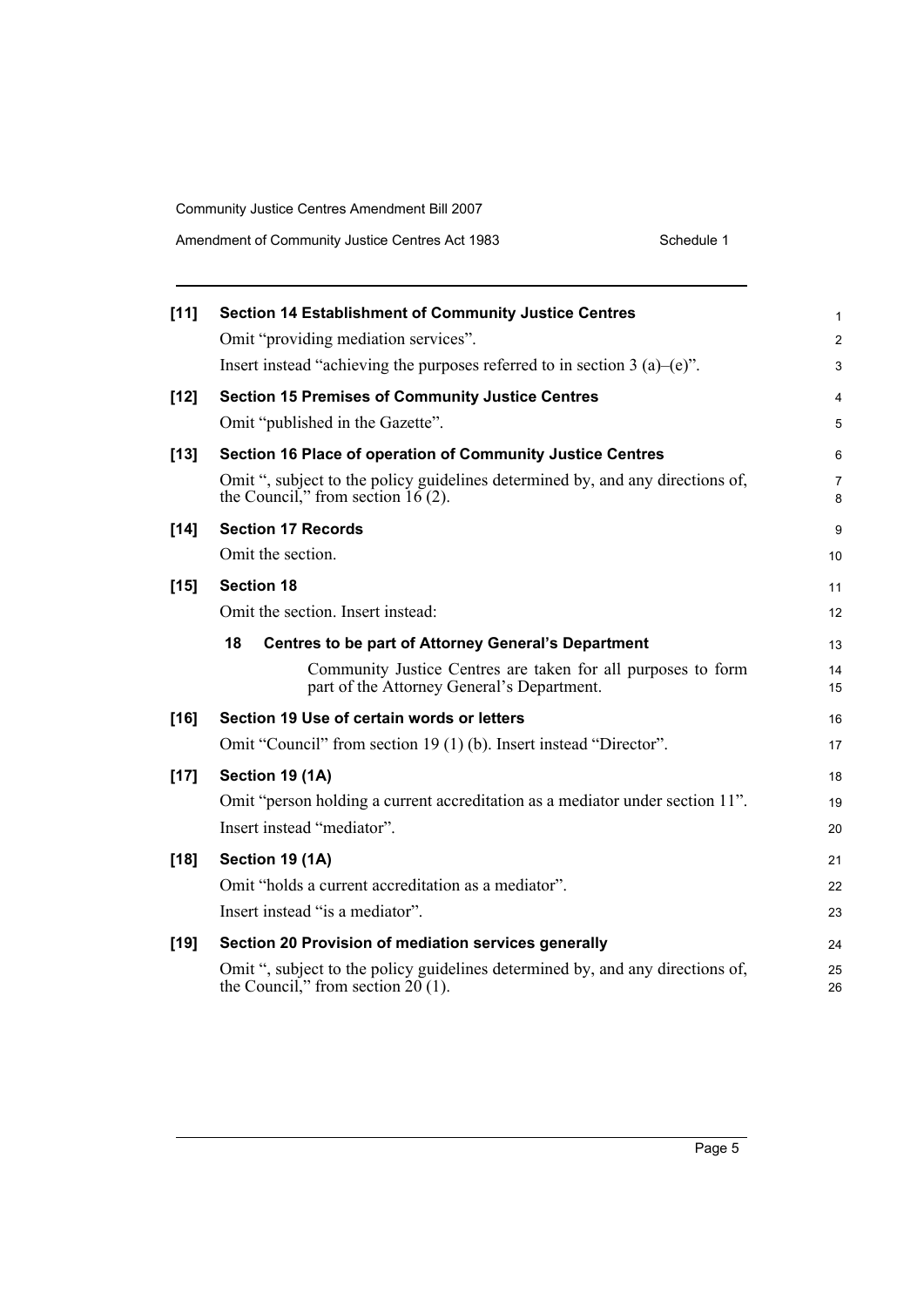Schedule 1 Amendment of Community Justice Centres Act 1983

| $[20]$ |     | <b>Section 20A</b>                        |                          |                                                                                                                                                                                                                                                                                                                                                              | 1                                      |  |  |
|--------|-----|-------------------------------------------|--------------------------|--------------------------------------------------------------------------------------------------------------------------------------------------------------------------------------------------------------------------------------------------------------------------------------------------------------------------------------------------------------|----------------------------------------|--|--|
|        |     |                                           | Insert after section 20: |                                                                                                                                                                                                                                                                                                                                                              | 2                                      |  |  |
|        | 20A | Provision of mandatory mediation services |                          |                                                                                                                                                                                                                                                                                                                                                              |                                        |  |  |
|        |     | (1)                                       |                          | This section applies to a dispute that has been referred to<br>Community Justice Centres for mediation by an order of a court<br>or tribunal under a provision of another Act or of a statutory rule<br>and without the consent of all of the parties to the dispute.                                                                                        | 4<br>5<br>$\,6\,$<br>7                 |  |  |
|        |     | (2)                                       |                          | The Director may accept, or decline to accept, a dispute to which<br>this section applies for mediation under this Act.                                                                                                                                                                                                                                      | 8<br>9                                 |  |  |
|        |     | (3)                                       | mediation:               | If the Director accepts a dispute to which this section applies for                                                                                                                                                                                                                                                                                          | 10<br>11                               |  |  |
|        |     |                                           | (a)                      | the Director may assign the mediator or mediators who are<br>to conduct the mediation sessions in relation to the dispute,<br>and                                                                                                                                                                                                                            | 12<br>13<br>14                         |  |  |
|        |     |                                           | (b)                      | a mediator assigned by the Director to conduct the<br>mediation sessions in relation to the dispute is taken to be<br>the mediator appointed by the court or tribunal that made<br>the order referring the dispute for mediation or the<br>mediator specified in the order, as the case may be.                                                              | 15<br>16<br>17<br>18<br>19             |  |  |
|        |     | (4)                                       |                          | Unless otherwise provided by the regulations:                                                                                                                                                                                                                                                                                                                | 20                                     |  |  |
|        |     |                                           | (a)                      | the provisions of this Act (except sections $23$ (1) and (3),<br>27, 28 and 29) apply to the mediation under this Act of a<br>dispute to which this section applies and to the mediators<br>conducting the mediation sessions in relation to the<br>dispute, and                                                                                             | 21<br>22<br>23<br>24<br>25             |  |  |
|        |     |                                           | (b)                      | the provisions of the Act or statutory rule under which an<br>order was made referring such a dispute for mediation<br>under this Act, and the terms of the order:                                                                                                                                                                                           | 26<br>27<br>28                         |  |  |
|        |     |                                           |                          | apply to the mediation of the dispute under this Act<br>(i)<br>and to the mediators conducting the mediation<br>sessions in relation to the dispute in the same way as<br>they apply to mediation under the Act or statutory<br>rule under which the referring order was made and<br>mediators conducting mediation under that Act or<br>statutory rule, and | 29<br>30<br>31<br>32<br>33<br>34<br>35 |  |  |
|        |     |                                           |                          | (ii)<br>so apply except to the extent to which they are<br>inconsistent with subsection (3) or the other<br>provisions of this Act applied by paragraph (a).                                                                                                                                                                                                 | 36<br>37<br>38                         |  |  |
|        |     | (5)                                       |                          | If the Director accepts a dispute to which this section applies for<br>mediation under this Act, the Director is to provide a written                                                                                                                                                                                                                        | 39<br>40                               |  |  |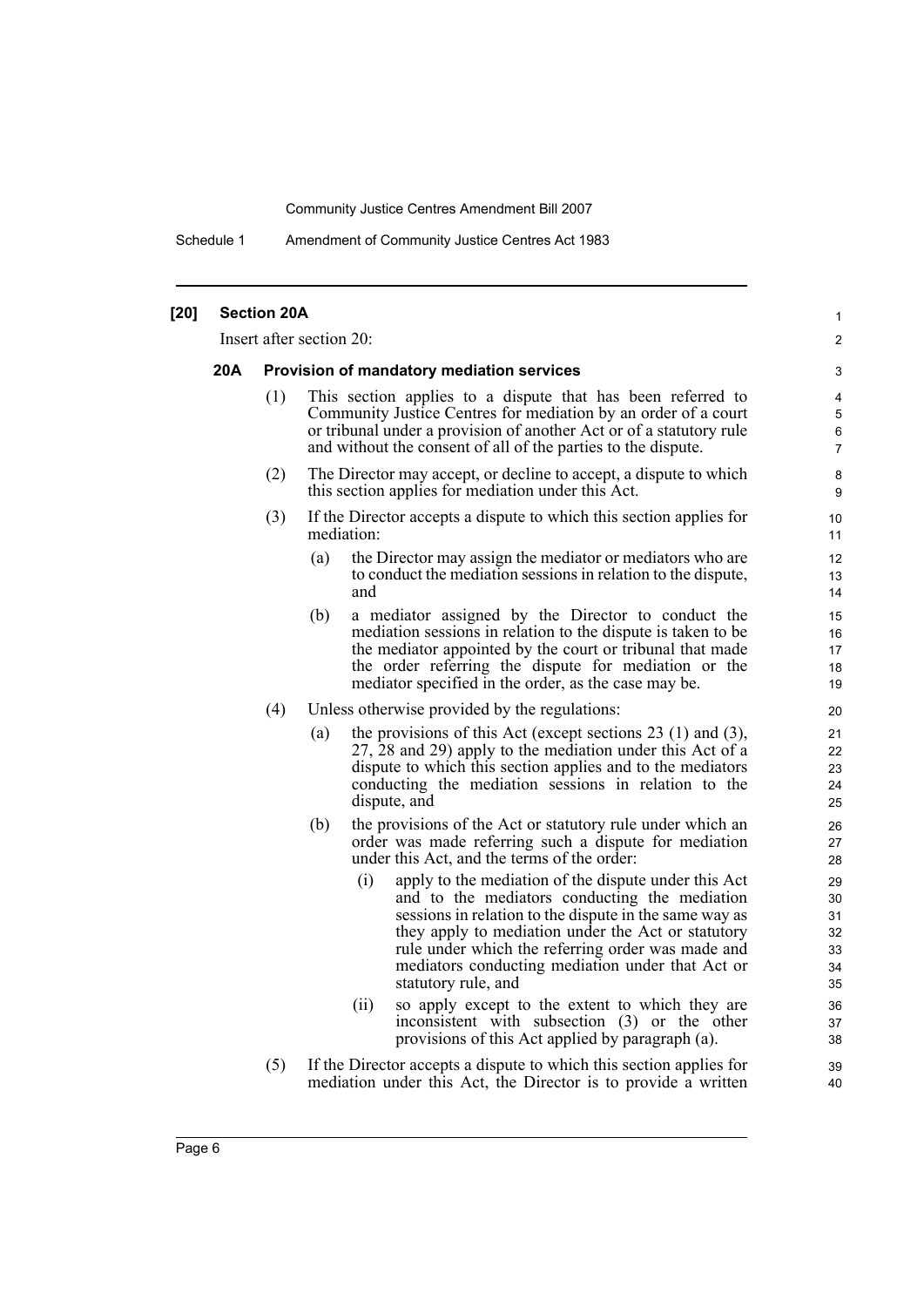|        |                             | report on the outcome of the mediation or attempted mediation to<br>the court or tribunal that referred the matter for mediation.                                                                                                                                                    | 1<br>$\overline{c}$  |
|--------|-----------------------------|--------------------------------------------------------------------------------------------------------------------------------------------------------------------------------------------------------------------------------------------------------------------------------------|----------------------|
|        | (6)                         | If the Director declines to accept a dispute to which this section<br>applies for mediation under this Act, the Director is to give the<br>court or tribunal that referred the matter for mediation notice in<br>writing of the Director's decision and the reason for the decision. | 3<br>4<br>5<br>6     |
| $[21]$ |                             | <b>Section 21 Conduct of mediation sessions</b>                                                                                                                                                                                                                                      | 7                    |
|        |                             | Omit "shall, subject to the policy guidelines determined by, and any directions<br>of, the Council," from section $21(1)$ .                                                                                                                                                          | 8<br>9               |
|        | Insert instead "is to".     |                                                                                                                                                                                                                                                                                      | 10                   |
| $[22]$ | <b>Section 22 Disputes</b>  |                                                                                                                                                                                                                                                                                      | 11                   |
|        |                             | Omit "Council" from section 22 (1). Insert instead "Director".                                                                                                                                                                                                                       | 12                   |
| $[23]$ |                             | <b>Section 26 Evaluations</b>                                                                                                                                                                                                                                                        | 13                   |
|        |                             | Insert at the end of the section:                                                                                                                                                                                                                                                    | 14                   |
|        | (2)                         | The Director is to ensure that such records relating to the<br>activities of Community Justice Centres are made and kept as are<br>necessary or appropriate to enable a proper evaluation of<br>Community Justice Centres to be made under this section.                             | 15<br>16<br>17<br>18 |
| $[24]$ |                             | <b>Section 27 Exoneration from liability</b>                                                                                                                                                                                                                                         | 19                   |
|        |                             | Omit section $27(1)(a)$ and (b).                                                                                                                                                                                                                                                     | 20                   |
| $[25]$ | Section 27 (1) (d)          |                                                                                                                                                                                                                                                                                      | 21                   |
|        |                             | Omit ", the Deputy Director".                                                                                                                                                                                                                                                        | 22                   |
| $[26]$ | <b>Section 27 (4)</b>       |                                                                                                                                                                                                                                                                                      | 23                   |
|        |                             | Omit "or Deputy Director" wherever occurring.                                                                                                                                                                                                                                        | 24                   |
| $[27]$ | <b>Section 28 Privilege</b> |                                                                                                                                                                                                                                                                                      | 25                   |
|        |                             | Omit section 28 (6) (a). Insert instead:                                                                                                                                                                                                                                             | 26                   |
|        |                             | where the persons in attendance at the mediation session<br>(a)<br>consent to admission of the evidence or document, or                                                                                                                                                              | 27<br>28             |
| $[28]$ | <b>Section 28 (7)</b>       |                                                                                                                                                                                                                                                                                      | 29                   |
|        |                             | Omit "A member of the Council or a sub-committee of the Council, a<br>mediator, the Director, the Deputy Director".                                                                                                                                                                  | 30<br>31             |
|        |                             | Insert instead "A mediator, the Director".                                                                                                                                                                                                                                           | 32                   |
|        |                             |                                                                                                                                                                                                                                                                                      |                      |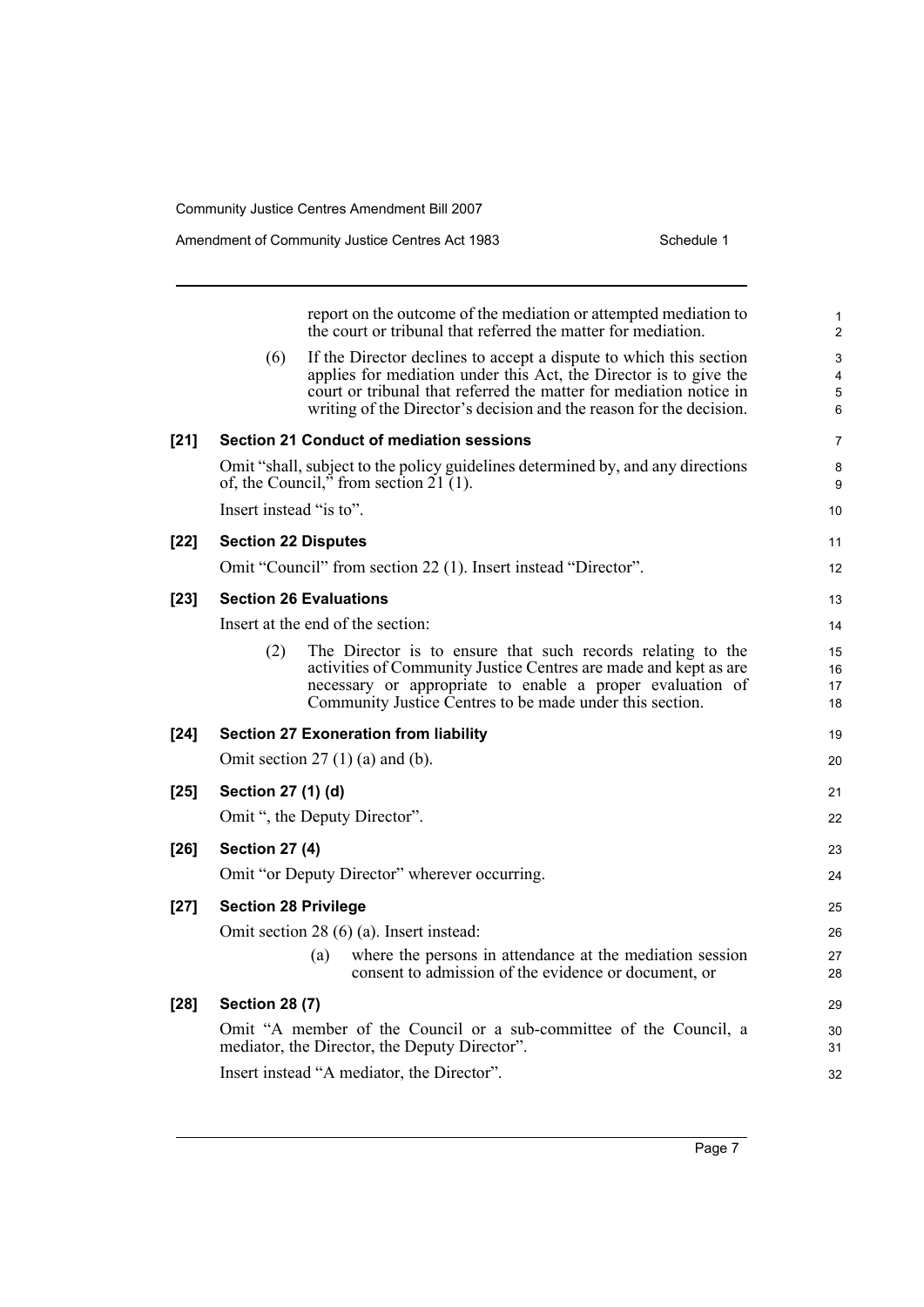Schedule 1 Amendment of Community Justice Centres Act 1983

| $[29]$ |     |                    | <b>Section 29 Secrecy</b> |                                                                                                                                                                                                                                                                                                                                                                                                          | 1                                |
|--------|-----|--------------------|---------------------------|----------------------------------------------------------------------------------------------------------------------------------------------------------------------------------------------------------------------------------------------------------------------------------------------------------------------------------------------------------------------------------------------------------|----------------------------------|
|        |     | section $29(2)$ .  |                           | Omit "a member of the Council or a sub-committee of the Council," from                                                                                                                                                                                                                                                                                                                                   | 2<br>3                           |
| $[30]$ |     |                    | Section 29 (2) (c1)       |                                                                                                                                                                                                                                                                                                                                                                                                          | 4                                |
|        |     |                    |                           | Insert after section 29 (2) (c):                                                                                                                                                                                                                                                                                                                                                                         | 5                                |
|        |     |                    | (c1)                      | where the disclosure is made for the purposes of section<br>29A,                                                                                                                                                                                                                                                                                                                                         | 6<br>$\overline{7}$              |
| $[31]$ |     | Section 29 (2) (e) |                           |                                                                                                                                                                                                                                                                                                                                                                                                          | 8                                |
|        |     |                    |                           | Omit "Council". Insert instead "Director".                                                                                                                                                                                                                                                                                                                                                               | 9                                |
| $[32]$ |     | <b>Section 29A</b> |                           |                                                                                                                                                                                                                                                                                                                                                                                                          | 10                               |
|        |     |                    | Insert after section 29:  |                                                                                                                                                                                                                                                                                                                                                                                                          | 11                               |
|        | 29A |                    |                           | <b>Mandatory reporting</b>                                                                                                                                                                                                                                                                                                                                                                               | 12                               |
|        |     |                    |                           | If a mediator has reasonable grounds to suspect that a child is at<br>risk of harm (within the meaning of section 23 of the <i>Children</i><br>and Young Persons (Care and Protection) Act 1998) and those<br>grounds arise during the course of or from the mediator's work as<br>a mediator, it is the duty of the mediator to make a report, as soon<br>as practicable, under section 24 of that Act. | 13<br>14<br>15<br>16<br>17<br>18 |
| $[33]$ |     |                    |                           | Section 30 Power to accept appointment                                                                                                                                                                                                                                                                                                                                                                   | 19                               |
|        |     | Omit the section.  |                           |                                                                                                                                                                                                                                                                                                                                                                                                          | 20                               |
| $[34]$ |     | <b>Section 31</b>  |                           |                                                                                                                                                                                                                                                                                                                                                                                                          | 21                               |
|        |     |                    |                           | Omit the section. Insert instead                                                                                                                                                                                                                                                                                                                                                                         | 22                               |
|        | 31  |                    | <b>Regulations</b>        |                                                                                                                                                                                                                                                                                                                                                                                                          | 23                               |
|        |     | (1)                |                           | The Governor may make regulations, not inconsistent with this<br>Act, for or with respect to any matter that by this Act is required<br>or permitted to be prescribed or that is necessary or convenient to<br>be prescribed for carrying out or giving effect to this Act.                                                                                                                              | 24<br>25<br>26<br>27             |
|        |     | (2)                | following:                | In particular, regulations may be made for or with respect to the                                                                                                                                                                                                                                                                                                                                        | 28<br>29                         |
|        |     |                    | (a)                       | fees and charges for services provided by Community<br>Justice Centres and mediators,                                                                                                                                                                                                                                                                                                                    | 30<br>31                         |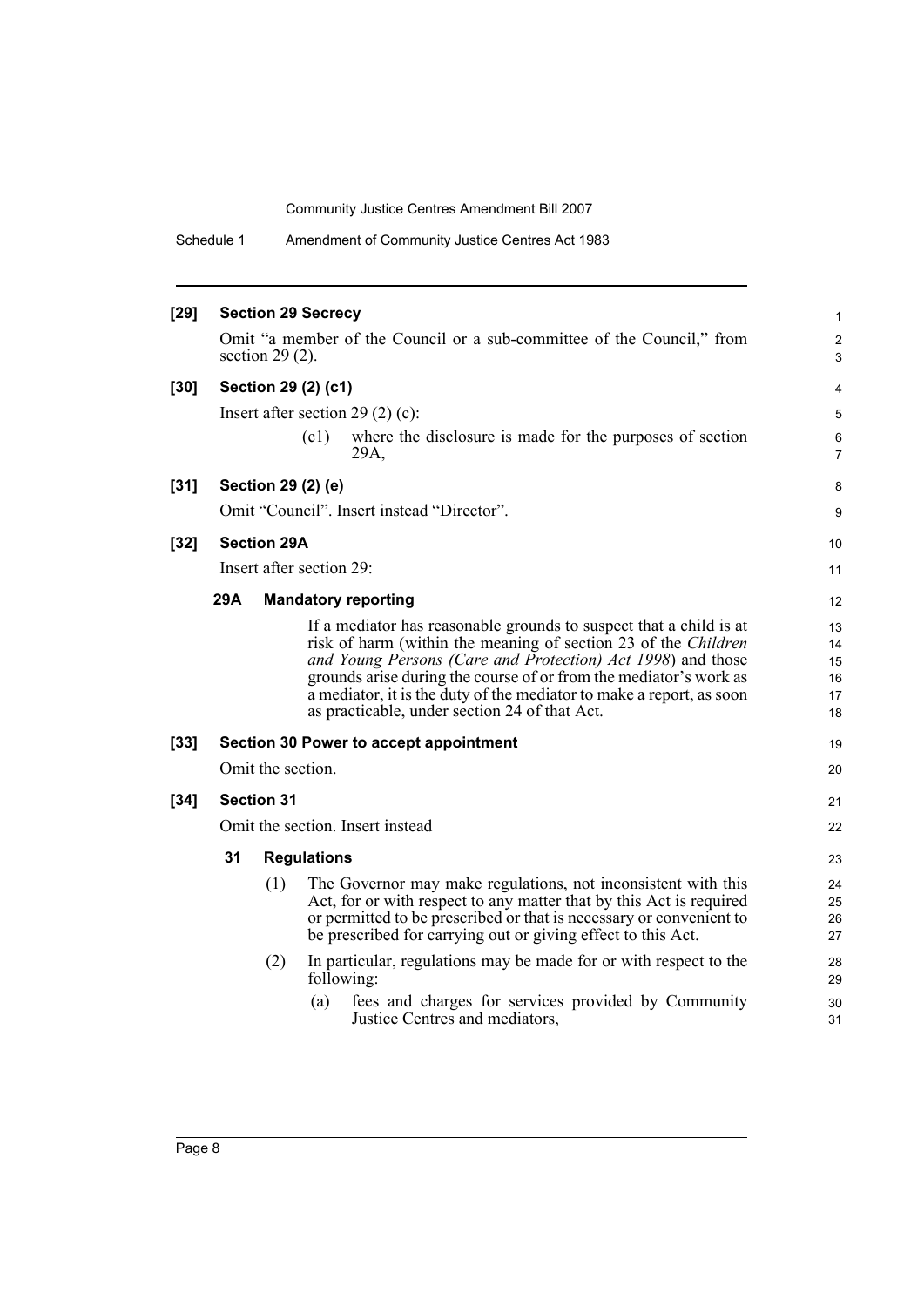Amendment of Community Justice Centres Act 1983

| Schedule 1 |  |
|------------|--|
|------------|--|

|        |         |     | (b)                     | without limiting paragraph (a), fees and charges for<br>services relating to mediation referred to in section 20A<br>(whether or not requested or agreed to),                         | 1<br>$\overline{c}$<br>3     |
|--------|---------|-----|-------------------------|---------------------------------------------------------------------------------------------------------------------------------------------------------------------------------------|------------------------------|
|        |         |     | (c)                     | the waiver or refund of the whole or part of any such fee or<br>charge.                                                                                                               | $\overline{\mathbf{4}}$<br>5 |
| $[35]$ | Council |     |                         | <b>Schedule 1 Constitution and procedure of Community Justice Centres</b>                                                                                                             | 6<br>7                       |
|        |         |     | Omit the Schedule.      |                                                                                                                                                                                       | 8                            |
| $[36]$ |         |     |                         | <b>Schedule 4 Savings and transitional provisions</b>                                                                                                                                 | 9                            |
|        |         |     | Insert before clause 1: |                                                                                                                                                                                       | 10                           |
|        | Part 1  |     |                         | <b>Preliminary</b>                                                                                                                                                                    | 11                           |
|        | 1Α      |     | <b>Regulations</b>      |                                                                                                                                                                                       | 12                           |
|        |         | (1) | Acts:                   | The regulations may contain provisions of a savings or<br>transitional nature consequent on the enactment of the following                                                            | 13<br>14<br>15               |
|        |         |     |                         | Community Justice Centres Amendment Act 2007                                                                                                                                          | 16                           |
|        |         | (2) |                         | Any such provision may, if the regulations so provide, take effect<br>from the date of assent to the Act concerned or a later date.                                                   | 17<br>18                     |
|        |         | (3) |                         | To the extent to which any such provision takes effect from a date<br>that is earlier than the date of its publication in the Gazette, the<br>provision does not operate so as:       | 19<br>20<br>21               |
|        |         |     | (a)                     | to affect, in a manner prejudicial to any person (other than<br>the State or an authority of the State), the rights of that<br>person existing before the date of its publication, or | 22<br>23<br>24               |
|        |         |     | (b)                     | to impose liabilities on any person (other than the State or<br>an authority of the State) in respect of anything done or<br>omitted to be done before the date of its publication.   | 25<br>26<br>27               |
|        | Part 2  |     |                         | Provisions consequent on enactment of<br>this Act                                                                                                                                     | 28<br>29                     |
| $[37]$ |         |     | Schedule 4, clause 1    |                                                                                                                                                                                       | 30                           |
|        |         |     |                         | Omit "this Schedule" wherever occurring. Insert instead "this Part".                                                                                                                  | 31                           |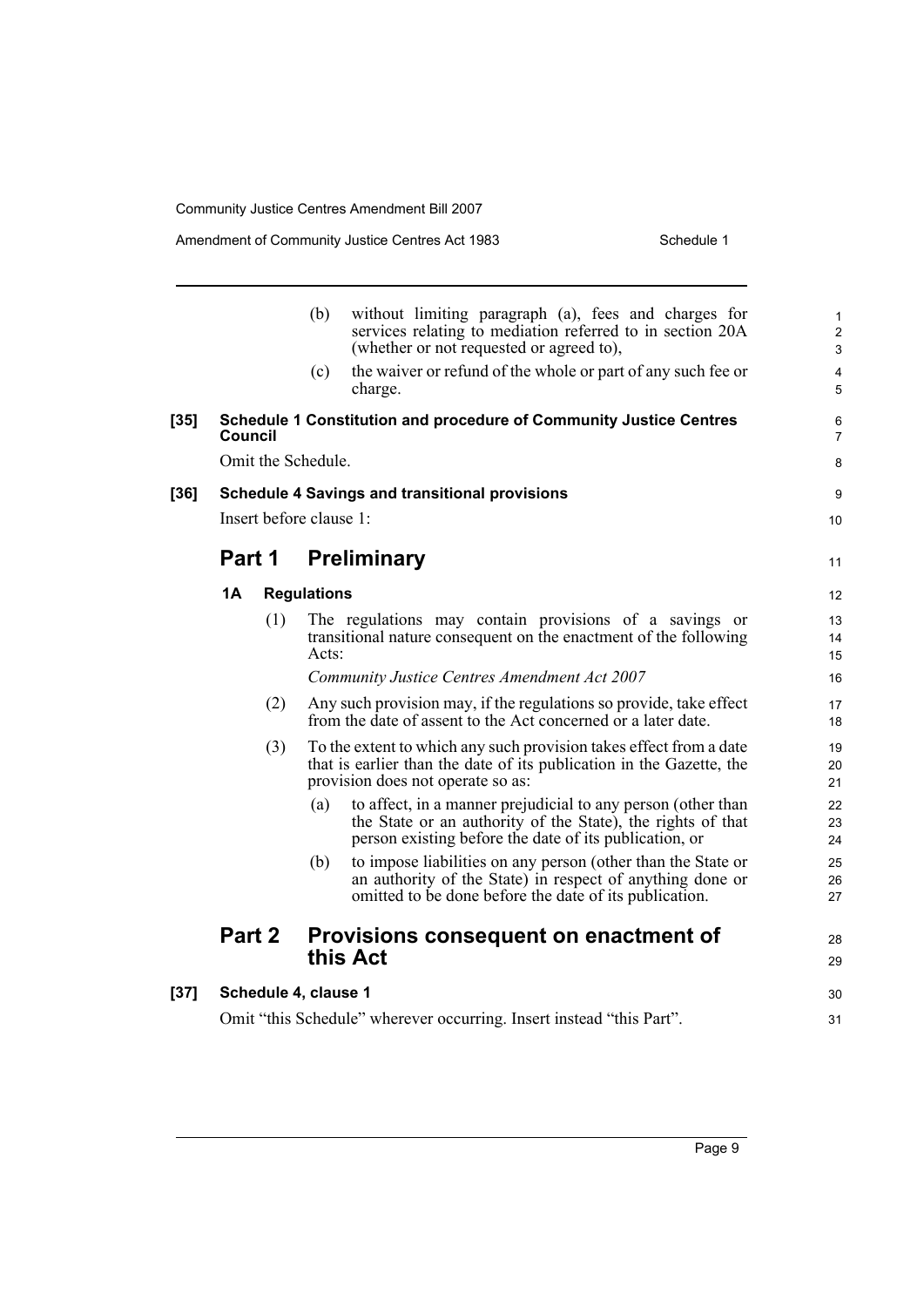| $[38]$ | Schedule 4, Part 3, heading<br>Insert after clause 16: |     |                                                                                                                                                                                                                                                                                                                                                      |                                  |  |  |  |
|--------|--------------------------------------------------------|-----|------------------------------------------------------------------------------------------------------------------------------------------------------------------------------------------------------------------------------------------------------------------------------------------------------------------------------------------------------|----------------------------------|--|--|--|
|        | Part 3                                                 |     | Provision consequent on enactment of<br><b>Statute Law (Miscellaneous Provisions)</b><br>Act (No 3) 1992                                                                                                                                                                                                                                             | 3<br>4<br>5                      |  |  |  |
| $[39]$ | Schedule 4, Part 4                                     |     |                                                                                                                                                                                                                                                                                                                                                      |                                  |  |  |  |
|        |                                                        |     | Insert after clause 17:                                                                                                                                                                                                                                                                                                                              | $\overline{7}$                   |  |  |  |
|        | Part 4                                                 |     | Provisions consequent on enactment of<br><b>Community Justice Centres Amendment</b><br><b>Act 2007</b>                                                                                                                                                                                                                                               | 8<br>9<br>10                     |  |  |  |
|        | 18                                                     |     | <b>Community Justice Centres Council</b>                                                                                                                                                                                                                                                                                                             | 11                               |  |  |  |
|        |                                                        |     | On the repeal of Division 1 of Part 2 by the Community Justice<br>Centres Amendment Act 2007, the Community Justice Centres<br>Council is abolished.                                                                                                                                                                                                 | 12<br>13<br>14                   |  |  |  |
|        | 19                                                     |     | <b>Existing accredited mediators</b>                                                                                                                                                                                                                                                                                                                 | 15                               |  |  |  |
|        |                                                        | (1) | On the repeal of section 11 by the Community Justice Centres<br>Amendment Act 2007 and despite section 12, a person accredited<br>as a mediator under section 11 whose accreditation is in force<br>immediately before that repeal is taken to be appointed as a<br>mediator for the remainder of the period for which the person was<br>accredited. | 16<br>17<br>18<br>19<br>20<br>21 |  |  |  |
|        |                                                        | (2) | Despite subclause $(1)$ , the Director may revoke the appointment<br>of a person who is taken by that subclause to have been appointed<br>as a mediator.                                                                                                                                                                                             | 22<br>23<br>24                   |  |  |  |
|        |                                                        | (3) | No application may be made to the Administrative Decisions<br>Tribunal in relation to a person because of the operation of this<br>clause or anything done under this clause.                                                                                                                                                                        | 25<br>26<br>27                   |  |  |  |
|        |                                                        | (4) | No compensation is payable to any person because of the<br>operation of this clause or anything done under this clause.                                                                                                                                                                                                                              | 28<br>29                         |  |  |  |
|        | 20                                                     |     | <b>Reporting by mediators</b>                                                                                                                                                                                                                                                                                                                        | 30                               |  |  |  |
|        |                                                        |     | Section 29A does not apply in relation to the work of a mediator<br>occurring before the commencement of that section.                                                                                                                                                                                                                               | 31<br>32                         |  |  |  |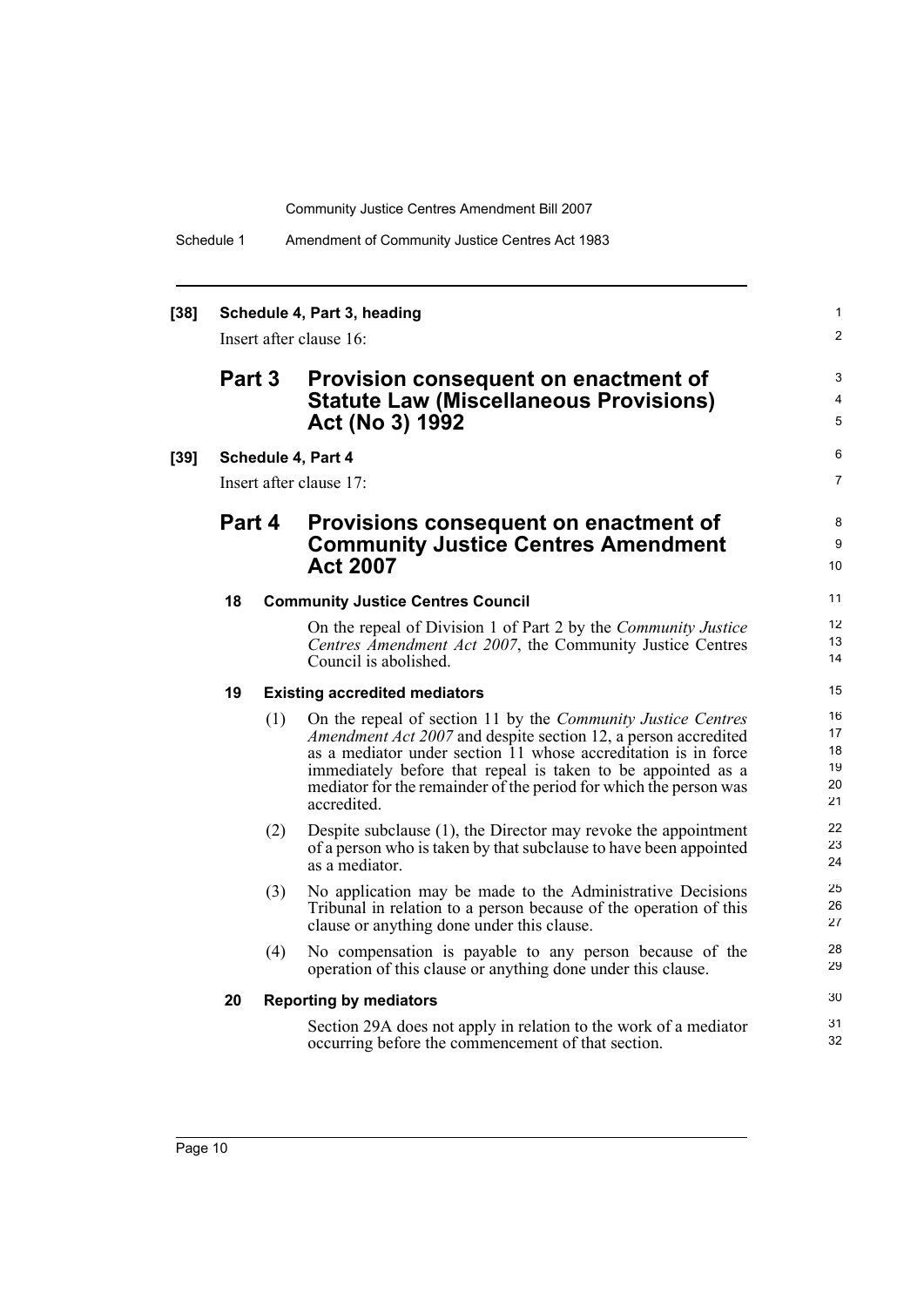Amendment of other Acts and Regulation Schedule 2

<span id="page-16-0"></span>

| <b>Schedule 2</b> |                                                             | <b>Amendment of other Acts and</b><br><b>Regulation</b>                                                                                                                 | $\mathbf{1}$<br>2        |
|-------------------|-------------------------------------------------------------|-------------------------------------------------------------------------------------------------------------------------------------------------------------------------|--------------------------|
|                   |                                                             | (Section 4)                                                                                                                                                             | 3                        |
| 2.1               |                                                             | Civil Procedure Act 2005 No 28                                                                                                                                          | $\overline{4}$           |
| [1]               |                                                             | Section 26 Referral by court                                                                                                                                            | 5                        |
|                   |                                                             | Insert after section $26(2)$ :                                                                                                                                          | 6                        |
|                   | (2A)                                                        | Without limiting subsections $(1)$ and $(2)$ , the court may refer<br>proceedings or part of proceedings for mediation under the<br>Community Justice Centres Act 1983. | $\overline{7}$<br>8<br>9 |
| [2]               |                                                             | Section 34 Mediation otherwise than under this Part                                                                                                                     | 10                       |
|                   |                                                             | Insert "without having being referred under section 26" after "Community"<br><i>Justice Centres Act 1983</i> " in section 34 (b).                                       | 11<br>12                 |
| 2.2 <sub>2</sub>  | <b>Consumer, Trader and Tenancy Tribunal Act 2001 No 82</b> |                                                                                                                                                                         | 13                       |
| [1]               |                                                             | <b>Section 59 Referral by Tribunal</b>                                                                                                                                  | 14                       |
|                   | Insert after section 59 $(2)$ :                             |                                                                                                                                                                         | 15                       |
|                   | (3)                                                         | Without limiting subsections $(1)$ and $(2)$ , the Tribunal may refer<br>a matter arising in proceedings for mediation under the<br>Community Justice Centres Act 1983. | 16<br>17<br>18           |
| [2]               |                                                             | Section 64 Other measures not precluded                                                                                                                                 | 19                       |
|                   |                                                             | Insert "without having being referred under section 59" after "Community"<br><i>Justice Centres Act 1983</i> " in section 64 (b).                                       | 20<br>21                 |